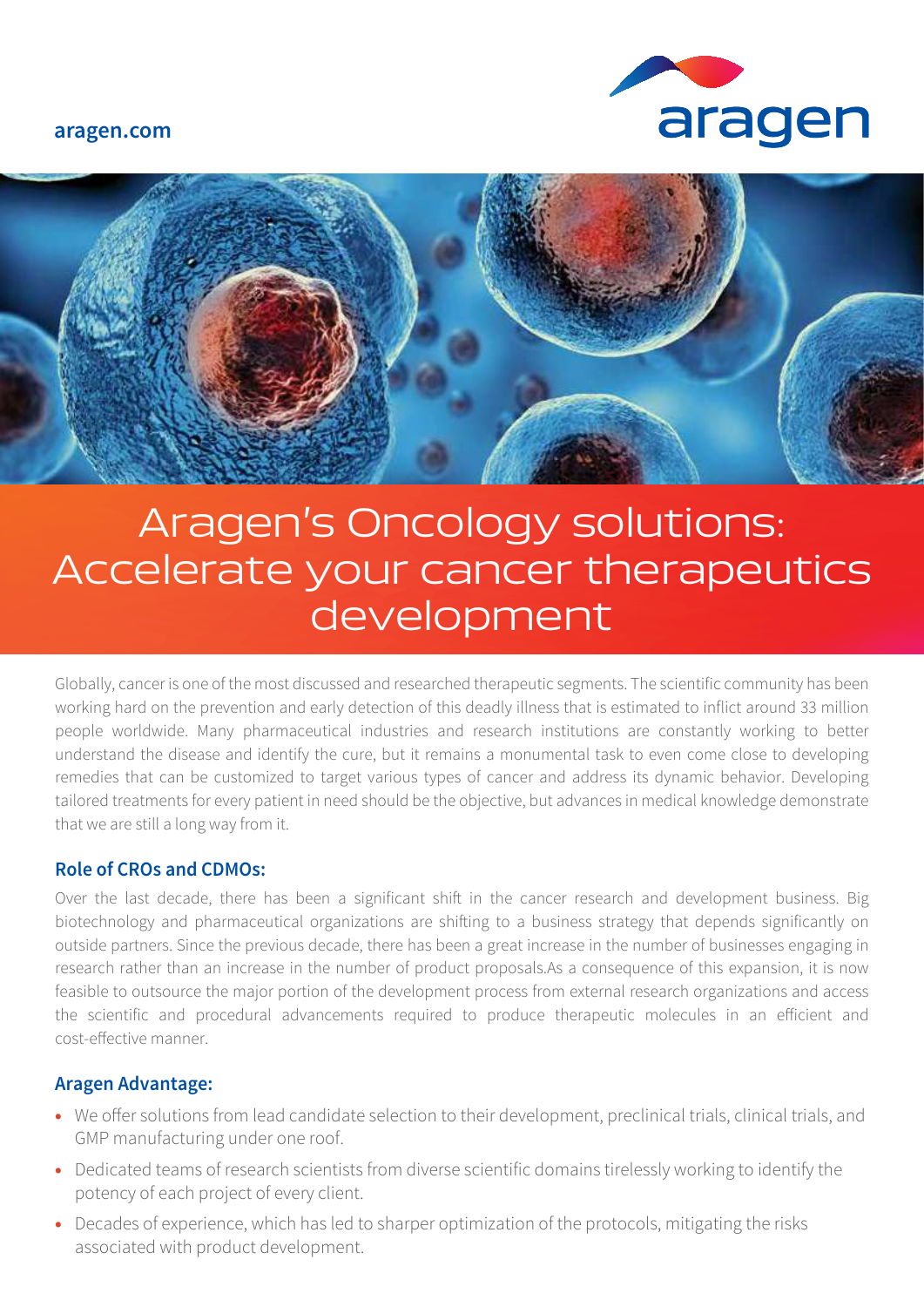- Different teams work together to eliminate needless delays through effective communication and data exchange. Given the importance of data security, complete system is supported by a high-throughput IT infrastructure, allowing for fast transmission of data solely to the customer.
- Aragen's oncology research solutions aim to provide safe and effective strategies to help the clients develop therapies to prevent, diagnose, and eventually cure various types of cancer. Aragen is committed to transforming the lives of people impacted by cancer, with a curative resolve fueled by science and innovation.
- At Aragen, solutions can be customized to meet the varying needs of clients and are delivered without compromising on the novelty that every project brings. We focus on aggressive timelines for delivery of every project, handled with a diversity of thoughts within multi-disciplinary teams with excellent pharma and biotech pedigree.
- Aragen has a client network that includes healthcare professionals, academic research centers, pharmaceutical companies, and innovative biotech organizations worldwide. Together with them, we have developed numerous oncology therapies and, together, we are helping to pave the way for future development.

Two cutting-edge oncology facilities in San Francisco, California, and Hyderabad, India, Agaren provides a variety of worldwide contract manufacturing services. Each plant is among the most technologically sophisticated facility in the field. Our technological superiority, along with our scientific competence, has resulted in an industry reputation for dependability that is unrivalled. It offers end-to-end integrated or standalone solutions for small and large molecules. Established in 2001, the company operates through a team of 3000+ scientists and 450+ PhDs. Its expertise and experience have enabled over 450 customers to advance their research programmes from discovery through commercialization. Aragen's innovative mindset, infrastructure, and flexible business models have enabled us to serve large pharma, biotech, agrochemical, animal health, and performance chemical industries globally. Our various faculties are described next.

# **Aragen's Animal Facility: Vivarium Certification, Compliance and QC**

# **Certification and Compliance**

AAALAC accredited rodent vivarium facility. In house facility for rodent equipped with IVC and conventional cages.

#### **Regulatory: -**

- 1. OHSAS (Occupational Health & Safety Assessment series)
- 2. OLAW (Office of Laboratory and Animal Welfare)
- 3. Institutional Animal Ethics Committee (IAEC) constitute External members and CPCSEA nominee
- 4. Protocols of study experimentation are approved by IAEC
- 5. Bio-waste disposal management registered under State pollution board
- 6. EMS (Environment Management System as per ISO 14001)

# **Quality Systems**

Procurement of animals from Taconic and Charles River vendor designee.

Documentation of animal health status on receipt. Subjecting all newly arrived animals to quarantine. Physical examination of animals by veterinarian. Subjecting animals for clinical tests:

- 1. Parasitological examination
- 2. Haematological
- 3. Biochemical
- 4. Microbiological examination of faeces for pathogenic organisms on blood agar

Feed, water, and bedding material analysis.

Ethical efforts to avoid pain and distress to animals subjected to experimentation.

Anaesthesia and euthanasia as per CPCSEA & AAALAC guidelines.